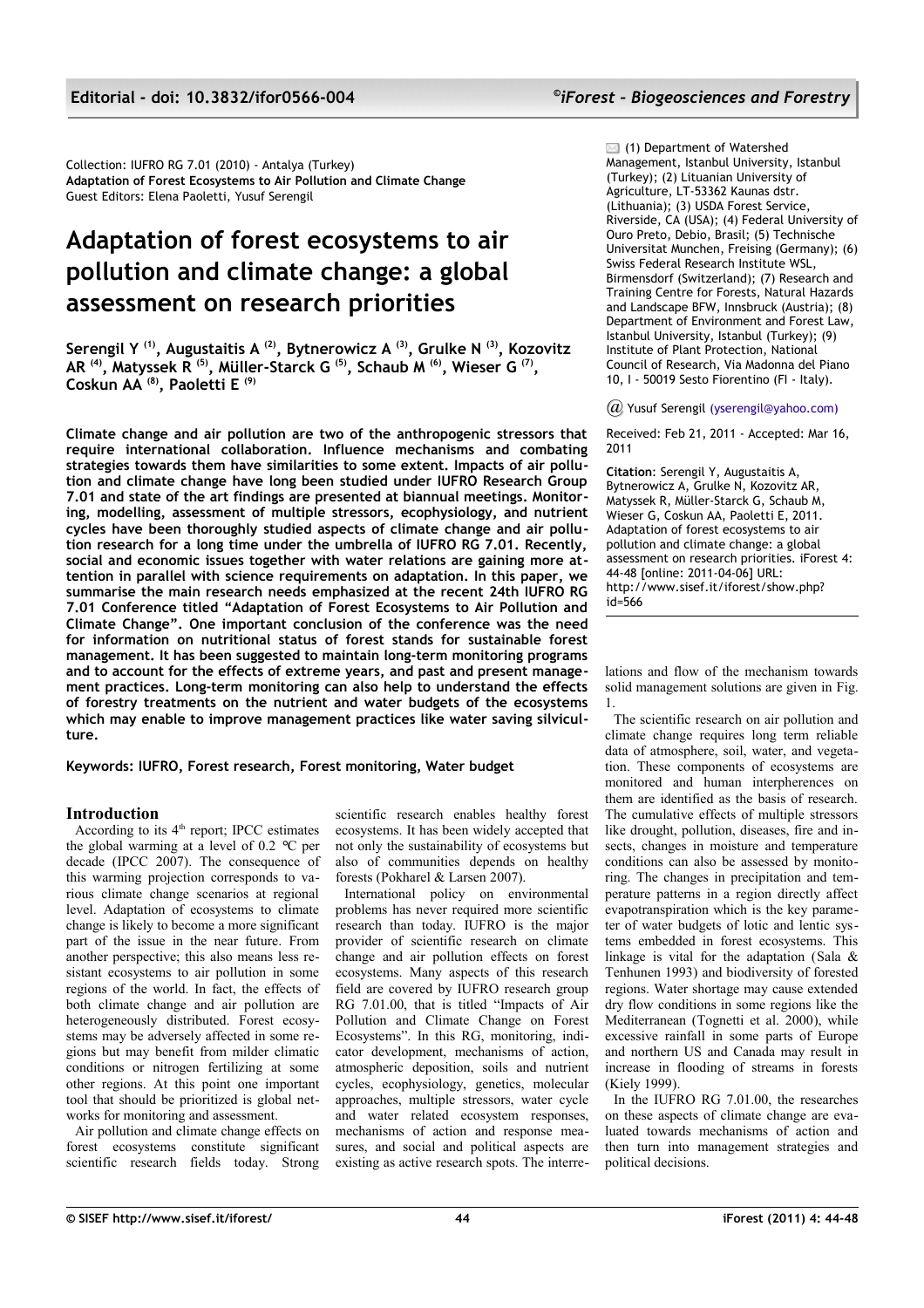<span id="page-1-0"></span>**Fig. 1** - The research bridge between effects and measures. The bold terms reflect the study fields of the subdivisions of IUFRO 7.01.00 Research Group.



The aim of this paper is to discuss the research topics on impacts of air pollution and climate change to put forward gaps and priorities as emerging from the  $24<sup>th</sup>$  IUFRO RG 7.01 conference "Adaptation of Forest Ecosystems to Air Pollution and Climate Change", held in Antalya (Turkey) in March 2010.

## **Advances in air pollution and climate change impacts research fields**

## *Monitoring*

Climate change with increasing air temperature by 3-6  $\degree$ C over 100 years may affect forest production (Loustau et al. 2005) and forest adaptation to unfavourable environmental conditions such as acid deposition and tropospheric ozone (Ashmore & Bell 1991). To date, however, it is still unclear whether local meteorological conditions affected by climate change will reduce or enhance air pollution effects on forest functioning and health. The Pan-European Program for Intensive and Continuous Monitoring of Forest Ecosystems (UNECE/ICP-Forests) that was implemented to gain a better understanding of the effects of air pollution on forests, has recently started to evaluate not only the direct impact of changes in climatic parameters on forest ecosystem but also on sulphur  $(S)$  and nitrogen  $(N)$  deposition, soilmediated parameters and surface ozone concentrations. Their integrated impact on forest ground vegetation (Van Dobben & De Vries 2010), health and increment of the trees in relation to carbon sequestration as well as forest functioning and sustainability is becoming of increasing concern.

Results suggest that despite decreases in the emission of precursor substances (VOC,  $NO$ ,  $NO<sub>2</sub>$ ), a rise in ozone concentrations is still evident (Paoletti 2007). Tropospheric

ozone  $(O_3)$  air pollution has been recognized as a major phytotoxic agent since the middle of the last century. Also nitrogen (N) and ammonium  $(NH<sub>4</sub><sup>+</sup>)$  concentrations and deposition are showing decreasing trends (EEA 2010). Due to enhanced acidification processes in the soil and imbalances in nutrition, however, they still represent one of the key threats to forest ecosystems in the near future, especially in Central and Northern Europe. It has been well documented that Ndeposition may affect species diversity of ground vegetation, and increase tree growth (based on N concentration data from foliage and soil solution) and the risk of drought stress and pests (Cannell et al. 1998, Solberg et al. 2009) in certain ecological conditions. In combination, these effects could result in an extreme deterioration of forest conditions. On the other hand, a clear direct impact of N-deposition on crown condition could not be well established and requires further investigations. The lack of long-term monitoring data and the use of short time data series may lead to misinterpretations and, in the context of global change, may contribute to the current uncertainties.

There is a general agreement that atmospheric deposition and soil solution have a medium- to long-term influence and significant cumulative effects on forest conditions and vegetation in the context of global change. An extended and integrated assessment of environmental indicators for global change consistently turns out as one of the most important emerging monitoring and research needs. An improved assessment of environmental indicators for global change should provide an increased knowledge of the diagnostic and mechanistic processes occurring in forest ecosystems and allow a more precise prediction of forest health and the state of forest ecosystems for the current global change scenarios. The seasonal variability of environmental contaminants and the main meteorological parameters such as air temperature and soil water regime are suggested as key research areas for investigating climate change effects on forest ecosystems.

Uncertainties in this field could be reduced by means of assessing tree condition using remote sensing technologies, which emphasize aerial photography, satellite images, and laser scanning for collecting data on forest conditions. Based on the application of hyperspectral cameras, most recent research was conducted in the fields of forest condition assessment, forest inventory, and soil and water quality (Serrano & Penuelas 2005, Xie et al. 2008). These advanced techniques offer new possibilities in sustainable forest management under changing climate, which might help to develop reliable scenarios of climate change and air pollution effects on forest adaptation and mitigation abilities.

### *Indicator development and mechanisms of action*

Ground-level ozone is recognized as a global agent of climate change, which requires merging research on air pollution and changing environment into one common perspective (Paoletti & Manning 2007). The separation between these two research communities needs to be overcome. The argumentation is based on the capacity of ozone to interact in tree and forest ecosystem response with other environmental factors like  $CO<sub>2</sub>$ , N and drought, even driving below-ground processes and influencing carbon sink strength and pool formation in the entire plant-soil system (Wieser & Havranek 1995, Panek 2004). Effects on competitiveness and stress defence, as mediated through genotype and site conditions, demand for enhanced research efforts on ozone effects on plant competition and biodiversity. In addi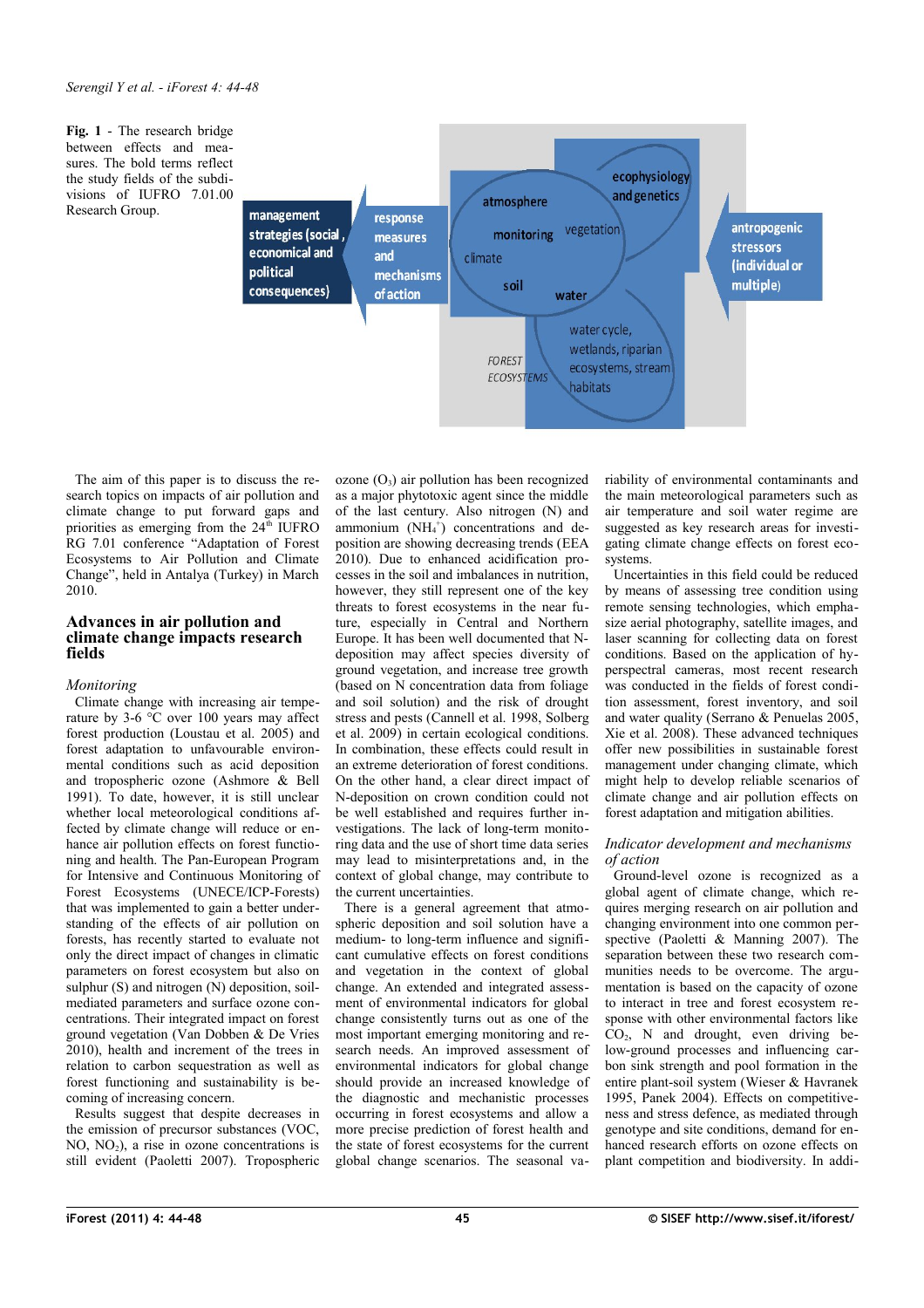tion, awareness has proceeded recently about ground-level ozone as a local towards transcontinental agent, with new "hot spots" of distinctly enhanced regimes arising both in the northern and southern hemisphere. Conversely, ozone effects on global C fixation and storage remain uncertain, mostly because prognoses suffer from the lack of empirical databases and, hence, rigorous validation of modelling. Integrated research concepts are required that unify modelling with ecologically relevant experimentation on the actual  $O_3$  uptake and the sensitivity per unit of  $O_3$  uptake ("effective dose") in trees and forests, in order to develop robust tools for reliable O<sub>3</sub> risk assessment.

### *Atmospheric deposition, soils and nutrient cycles*

Various aspects of deposition of air pollutants to forests, their effects on watershed chemistry and forest health, and management recommendations for improving sustainability of the impacted ecosystems have been subject to studies on atmospheric deposition and nutrient cycles (Bytnerowicz et al. 2007, Pretzsch et al. 2008). More studies on interactions between science and management present activities where long-term monitoring of N and S deposition and inputs of other toxic pollutants and their effects on multiple watersheds are needed. In modern forest management practices, there is a need for including information on nutritional status of forest stands for sustainable forest management. In that regard, it is imperative to maintain long-term monitoring programs and to account for the effects of extreme years as well as past and present management practices. Improved understanding of N deposition, N leaching, soil acidification and biogeochemical processes in forest stands between forest edges, forest gaps and forest stand interiors may help understanding the stand structure and nutrition interaction (Ritter et al. 2005). Another point is the individual components of the hydrologic cycle. Better understanding of throughfall measurements and interpretation is needed, especially when estimates of the dry component of total deposition are concerned. Importance of N atmospheric dry deposition in arid and semi-arid ecosystems and a need for developing reliable methodologies for its estimates is emphasized.

Forests play a crucial role in the global C cycling acting both as sinks and sources. More reliable methods and data are needed to identify the C compartments of various stand and soil types. Understanding these relationships is mandatory for a better evaluation of C sequestration in forests under various climate change scenarios. Groundlevel  $O_3$  has a strong phytotoxic potential and affects abilities of forests to sequester C. Several research groups in Europe and north

America have been developing new, physiology-based standards for ozone (Paoletti & Manning 2007). Although environmental problems related to effects of heavy metals are quite limited in Europe and north America, biomonitoring methodologies could be valuable for evaluation of potential effects of heavy metals on forests and other ecosystems in developing areas of Asia, south America or Africa.

## *Ecological impacts and genetic aspects*

The topics of ecological impacts and genetic aspects ranges between the identification of stress indicative genes and the integration of genetic markers in the long-term monitoring of the response of tree populations to various abiotic and biotic stresses.

Generally, the door is wide open for integration of genetic information in the study of ecosystem dynamics ("from gene to environment"). Particularly the fields of molecular genetics and corresponding studies of the function of genes supply a variety of applications. The understanding of complex processes of adaptation and survival of populations under various stress conditions requires synergistic approaches which combine information about gene expression with the large variety of physiological and morphological traits (Longauer et al. 2004). Information on the function of genes of tree species as compared to other plant species is still fragmentary. Filling these gaps in the frame of environmental genetics ("ecosystem genetics") was and still is a major challenge for current and future ecological research.

#### *Impacts of air pollution and climate change on forest ecosystems: multiple stressors and ecosystem services*

Research on evaluation of multiple stressors on forest species and ecosystem health and services are emphasized under this topic. Different approaches are possible for assessing multiple stressors, including the use of environmental gradients (Arbaugh et al. 2003) and free air factorial exposures (Paoletti & Grulke 2005), and tools such as stem or sap flow gauges that allow evaluation of chamberless, whole tree responses. Another focus of the subject is to shift the endpoint of interest from individual plant or forest stands to ecosystem functions or services, the latter being society's valuation of the physical and biological functions of ecosystems. Examples of ecosystem services include water quality and quantity, clean air, greenhouse gas mitigation, and habitat protection. Understanding and quantifying ecosystem services requires integrative, interdisciplinary research at several levels of biological organization. The overall goal is to help bring awareness to and to promote investigations at this higher level of physical and biological complexity.

## *Social and Economic Aspects*

Social and economic aspects of forestry research -in relation with air pollution and climate change- is strongly related with the ecosystem services and their evaluation (De Groot et al. 2002). Studies in this field lay between antropogenic influences, ecosystem functions, and ecosystem services concepts. Ecosystems functions are defined as the capacity of natural processes to perform ecosystem services (De Groot et al. 2002) and can be classified as provisioning (wood, nonwood products etc.), regulating (air, water conservation etc.), and cultural (recreational, aesthetics etc.). Demand curve and cost based methods are used to evaluate the loss caused by decreased forest ecosystem services. The ecosystem services may be estimated by various methods (*i.e.*, Biotope valuation method, Energy-water-vegetation method).

A research gap in this field is at the intersection of ecosystem structures-ecosystem services. For example ecosystem services of mixed forests may be quite different than monocultures (Felton et al. 2010). Another point that requires work is the effects of individual events. The dimension and frequency of extreme events are expected to increase particularly due to climate change (Breda & Badeau 2008, Lindner et al. 2010). Therefore, reliable methods are needed to identify social and economic aspects of individual damages towards forests.

## *Water Cycle*

Air pollution and climate change will/may change availability, quality and regime of water resources and therefore forest ecosystems (Kirshbaum 2000 by affecting the water cycle components (Loaiciga et al. 1996, Huntington 2006). Water is a vital major component of ecosystems to shape them (climax vegetation) and to affect their health (drought, nutrient cycles, insects, etc.). The major research topics on the intersection of hydrology and forestry are: drought and floods and their effects; biodiversity affected by hydrologic diversity; evapotranspiration and its components; stream habitats and riparian ecosystems; nutrient cycle-water cycle interaction; precipitation-runoff; Erosion and sedimentation processes in forest ecosystems.

The hot topics of the water-climate changeforest ecosystems research triangle emphasized at the conference have been on the water stress and availability for the forest ecosystems in changing climatic conditions, management options for mitigating water deficit, water consumption of various stand types and tree species, hydrologic modelling of forested watersheds and water resources management options including hydropower plants.

On the other hand, evapotranspiration from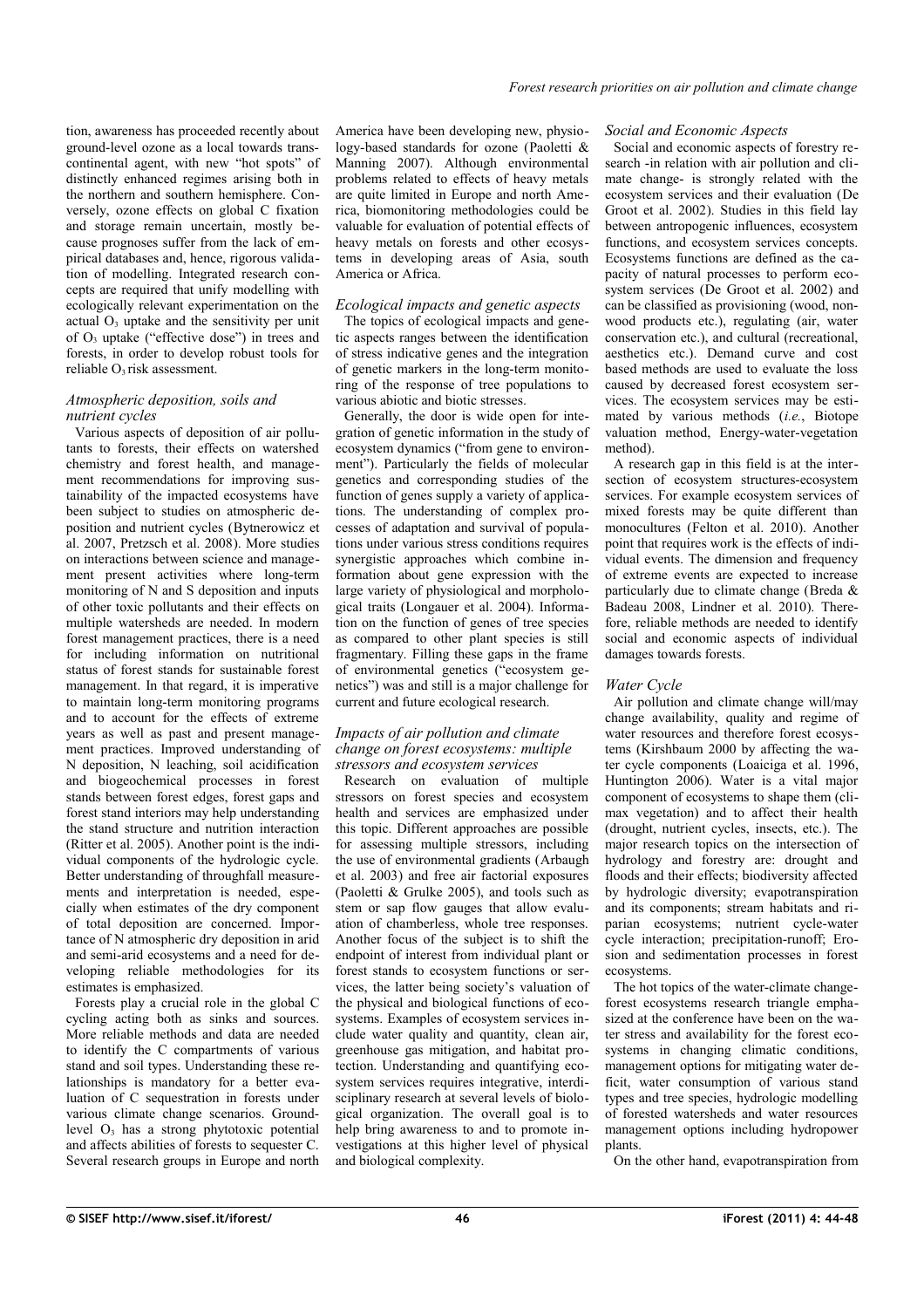forests has always been a major topic of hydrologic cycle (Verstraeten et al. 2005, Overdieck & Forstreuter 1994). Transpiration measurements on individual trees and stands should be incorporated with water budgets to be scaled up for large basins. Precision of watershed models should be increased in order to be used for climate change assessments which could be possible only with precise data on climate, soil, topography, water, and vegetation.

Studies on impacts of air pollution and climate change on aquatic and riparian ecosystems are very few in number (Fortier et al. 2010) and remains as a research gap. In particular, urban forests including riparian corridors along the streams are under high risk of air pollution damage.

The topicality of this issue in air pollution and climate change research is so high that the generation of a new RG 7.01 working party about hydroecology was decided. The main aims of this WP will be encouraging studies more on: Developing Best Forest Management Practices towards mitigating the effects of air pollution and climate change. This includes water saving silviculture, Responses of ecosystems to extreme events like drought and floods (side effects of climate change), Biodiversity influenced by changing hydrologic conditions. Hydrologic diversity and biologic diversity are very closely related subjects and affected from air pollution and climate change, Evapotranspiration and its components in changing climatic conditions or air pollution damages, Stream habitats and riparian ecosystems. This is a very hot topic and number of papers on these subjects is growing huge. The air pollution and climate change part of it is very important, Nutrient cycle-water cycle interaction. This is sometimes ignored but water cycle is the driving mechanism in nutrient cycles, precipitation-runoff. A widely studied subject both by civil engineers and forest hydrologists. The climate change or forest damages affecting this coupling falls into the scope of suggested hydro-ecology WG, Erosion and sedimentation processes in forest ecosystems. Erosion is sometimes a major concern for forests because roads, logging, recreation and many other forestry treatments or activities are becoming sources of erosion. Besides, sedimentation is a mechanism that is shaping stream corridors. These natural or accelerated (by human impacts) processes are affected from changing climatic conditions as well as forest damages caused by air pollution. This in turn affects all stream habitats in a watershed system.

## **Final recommendations**

Research results should be disseminated, integrated, and provided to the decision makers to ensure further support. IUFRO enables these three linkages through scientific meetings. The results of our last meeting in Antalya (Turkey) provided important insights on the research priorities on air pollution, climate change and forestry.

Monitoring of climate, soil, and water as well as vegetation is mandatory to enable sufficient amount of high-quality data for modelling and assessments. These data are vital to observe the responses of ecosystems to anthropogenic stressors particularly climate change. Being the major forestry research organization around the globe, IUFRO has a serious responsibility to provide scientific support for international issues like air pollution, climate change, biodiversity, and desertification.

Modelling techniques should be improved to get more reliable results and estimations. More sophisticated ecosystem models are developed and available but not applicable to many parts of the world due to data requirements. Simplified but reliable models are needed for widespread usage. The models should also have a linkage with management. Better management systems or options may be possible with a better understanding of ecological systems. And finally results should be available to public for taking actions. Public awareness can push decision makers to move.

# **References**

- Arbaugh M, Bytnerowicz A, Grulke N, Fenn M, Poth M, Temple P, Miller P (2003). Photochemical smog effects in mixed conifer forests along a natural gradient of ozone and nitrogen deposition in the San Bernardino Mountains. Environment International 29: 401-406. - doi: [10.1016/](http://dx.doi.org/10.1016/S0160-4120(02)00176-9) [S0160-4120\(02\)00176-9](http://dx.doi.org/10.1016/S0160-4120(02)00176-9)
- Ashmore MR, Bell JNB (1991). The role of ozone in global change. Annals of Botany 67: 39-48.
- Breda N, Badeau V (2008). Forest tree responses to extreme drought and some biotic events: Towards a selection according to hazard tolerance? Comptes Rendus Geosciences 340: 651-662. doi: [10.1016/j.crte.2008.08.003](http://dx.doi.org/10.1016/j.crte.2008.08.003)
- Bytnerowicz A, Omasa K, Paoletti E (2007). Integrated effects of air pollution and climate change on forests: a northern hemisphere perspective. Environmental Pollution 147: 438-445*.* - doi: [10.1016/j.envpol.2006.08.028](http://dx.doi.org/10.1016/j.envpol.2006.08.028)
- Cannell MGR, Thornley JHM, Mobbs DC, Friend AD (1998). UK conifer forests may be growing faster in response to increased N deposition, atmospheric  $CO<sub>2</sub>$  and temperature. Foresty 71: 277-296. - doi: [10.1093/forestry/71.4.277](http://dx.doi.org/10.1093/forestry/71.4.277)
- De Groot RS, Alkemade R, Braa, L, Hein L, Willemen L (2010). Challenges in integrating the concept of ecosystem services and values in landscape planning, management and decision making. Ecological Complexity 7: 260-272. doi: [10.1016/j.ecocom.2009.10.006](http://dx.doi.org/10.1016/j.ecocom.2009.10.006)
- De Groot RS, Wilson MA, Boumans RMJ (2002). A typology for the classification, description and valuation of ecosystem functions, goods and services. Ecological Economics 41: 393-408. - doi:

### [10.1016/S0921-8009\(02\)00089-7](http://dx.doi.org/10.1016/S0921-8009(02)00089-7)

- Felton A, Lindbladh M, Brunet J, Fritx O (2010). Replacing coniferous monocultures with mixedspecies production stands: an assessment of the potential benefits for forest biodiversity in northern Europe. Forest Ecology and Management 260: 939-947. - doi: [10.1016/j.foreco.2010.06.](http://dx.doi.org/10.1016/j.foreco.2010.06.011) [011](http://dx.doi.org/10.1016/j.foreco.2010.06.011)
- Fortier J, Gagnon D, Truax B, Lambert F (2010). Nutrient accumulation and carbon sequestration in 6-year-old hybrid poplars in multiclonal agricultural riparian buffer strips. Agriculture, Ecosystems and Environment 137: 276-287. - doi: [10.1016/j.agee.2010.02.013](http://dx.doi.org/10.1016/j.agee.2010.02.013)
- Huntington TG (2006). Evidence for intensification of the global water cycle: Review and synthesis. Journal of Hydrology 319: 83-95. - doi: [10.1016/j.jhydrol.2005.07.003](http://dx.doi.org/10.1016/j.jhydrol.2005.07.003)
- IPCC (2007). Fourth assessment report. The physical science basis. Web site. [online] URL: [http://www.ipcc.ch/publications\\_and\\_data/ar4/w](http://www.ipcc.ch/publications_and_data/ar4/wg1/en/spmsspm-projections-of.html) [g1/en/spmsspm-projections-of.html](http://www.ipcc.ch/publications_and_data/ar4/wg1/en/spmsspm-projections-of.html)
- Kiely G (1999). Climate change in Ireland from precipitation and streamflow observations. Advances in Water Resources 23: 141-151. - [online]: URL: [10.1016/S0309-1708\(99\)00018-4](http://dx.doi.org/10.1016/S0309-1708(99)00018-4)
- Kirshbaum MUF (2000). Forest growth and species distribution in a changing climate. Tree Physiology 20: 309-322. - doi: [http://treephys.ox](http://treephys.oxfordjournals.org/content/20/5-6/309.short)[fordjournals.org/content/20/5-6/309.short](http://treephys.oxfordjournals.org/content/20/5-6/309.short)
- Lindner M, Maroschek M, Netherer S, Kremer A, Barbati A, Garcia-Gonzalo J, Seidl R, Delzon S, Corona P, Kolstrom M, Lexer MJ, Marchetti M (2010). Climate change impacts, adaptive capacity, and vulnerability of European forest ecosystems. Forest Ecology and Management 259: 698- 709. - doi: [10.1016/j.foreco.2009.09.023](http://dx.doi.org/10.1016/j.foreco.2009.09.023)
- Loaiciga HA, Valdez JB, Vogel R, Garvey J, Schwarz H (1996). Global warming and the hydrologic cycle.Journal of Hydrology 174 (1-2): 83-127. - doi: [10.1016/0022-1694\(95\)02753-X](http://dx.doi.org/10.1016/0022-1694(95)02753-X)
- Longauer R, Gomory D, Paule L, Blada I, Popescu F, Mankovska B, Mueller-Starck G, Schubert R, Percy K, Szaro RC, Karnosky DF (2004). Genetic effects of air pollution on forest tree species of the Carpathian Mountains. Environmental Pollution 130: 85-92. - doi: [10.1016/j.envpol.2003.](http://dx.doi.org/10.1016/j.envpol.2003.10.023) [10.023](http://dx.doi.org/10.1016/j.envpol.2003.10.023)
- Loustau D, Bosc A, Colin A, Ogee J, Davi H, Francois C, Dufrene E, Deque M, Cloppet E, Arrouays D, Le Bas C, Saby N, Pignard G, Hamza N, Granier A, Breda N, Ciais P, Viovy N, Delage F (2005). Modeling climate change effects on the potential production of French plains forests at the sub-regional level. Tree Physiology 25: 813- 823. - doi:<http://treephys.oxfordjournals.org/> [content/25/7/813.short](http://treephys.oxfordjournals.org/content/25/7/813.short)
- Overdieck D, Forstreuter M (1994). Evapotranspiration of beech stands and transpiration of beech leaves subject to atmospheric  $CO<sub>2</sub>$  enrichment. Tree Physiology 14: 997-1003. - doi: [10.1093/treephys/14.7-8-9.997](http://dx.doi.org/10.1093/treephys/14.7-8-9.997)
- Panek J (2004). Ozone uptake, water loss and carbon exchange dynamics in annually droughtstressed *Pinus ponderosa* forests: measured trends and parameters for uptake modeling. Tree